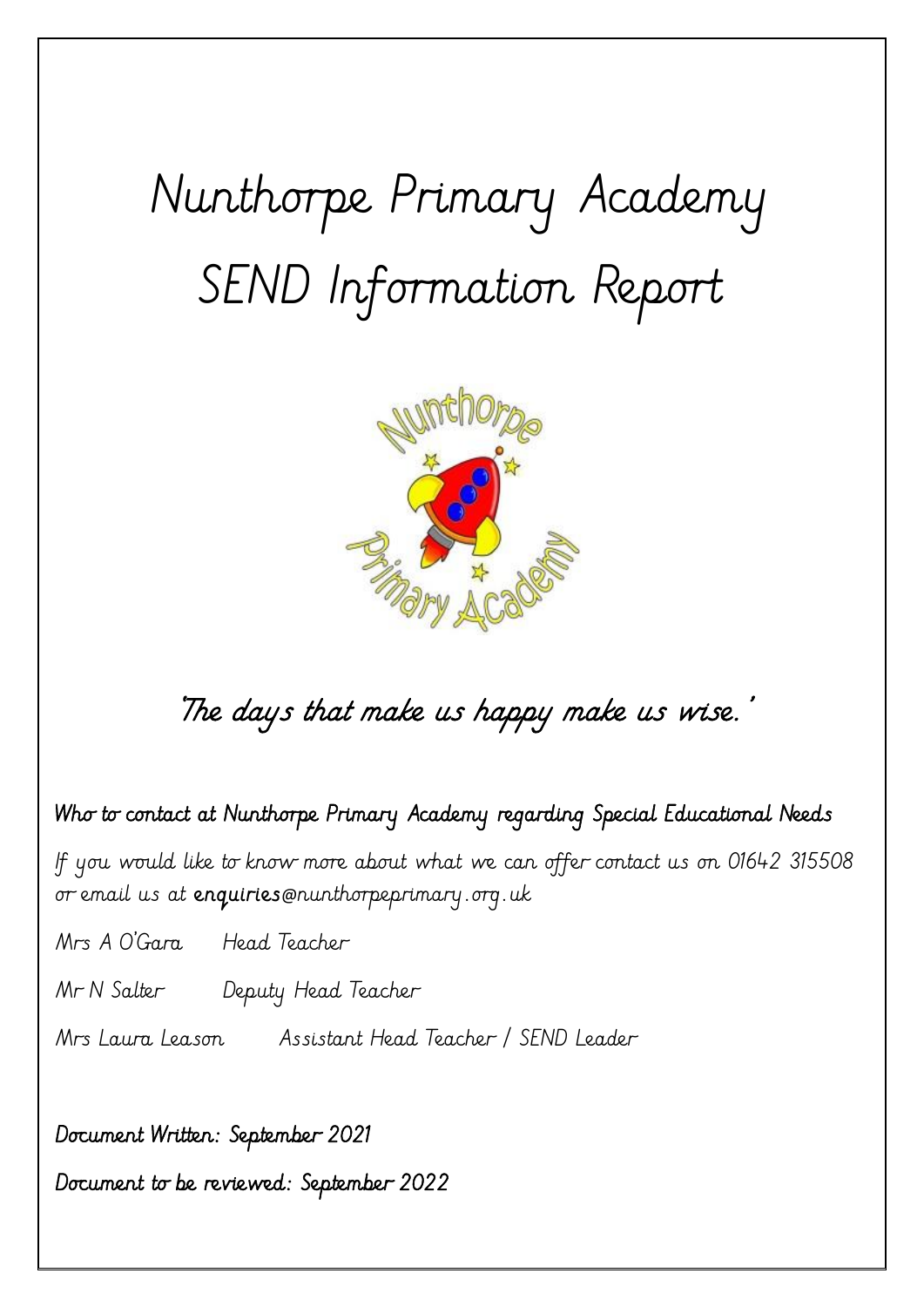# How does Nunthorpe Primary Academy support my child's overall well-being?

#### Our Values

- We see all children as unique; we are committed to promoting the development of the whole child as confident, imaginative and independent learners who are able to face the future with resilience, creativity and enthusiasm.
- We encourage the spiritual and moral development of each child, as well as their intellectual and physical growth. We respect each child for who they are and treat everyone with fairness and honesty.
- We value the importance of each person in our community and promote cooperation, and understanding.
- We strive to enable each child to realise and achieve their full potential. Providing children with a stimulating environment and equal opportunities.
- We are dedicated to making each child feel valued, safe and become confident learners.
- Positive praise and recognition takes high priority. It is important to us that all children feel successful and that they are able to achieve, whatever their ability.
- Every pupil at Nunthorpe Primary Academy follows all National Curriculum subjects and have opportunities to take part in other extracurricular activities.
- We are committed to narrowing the attainment gap between SEND and non-SEND pupils. This can be through a variety of ways; building up strong relationships with parents, recognising preferred learning styles for each child, using a range of intervention programmes and offering support in small groups.

We want all of our children to feel that they are fully-included and a valued member of our school community.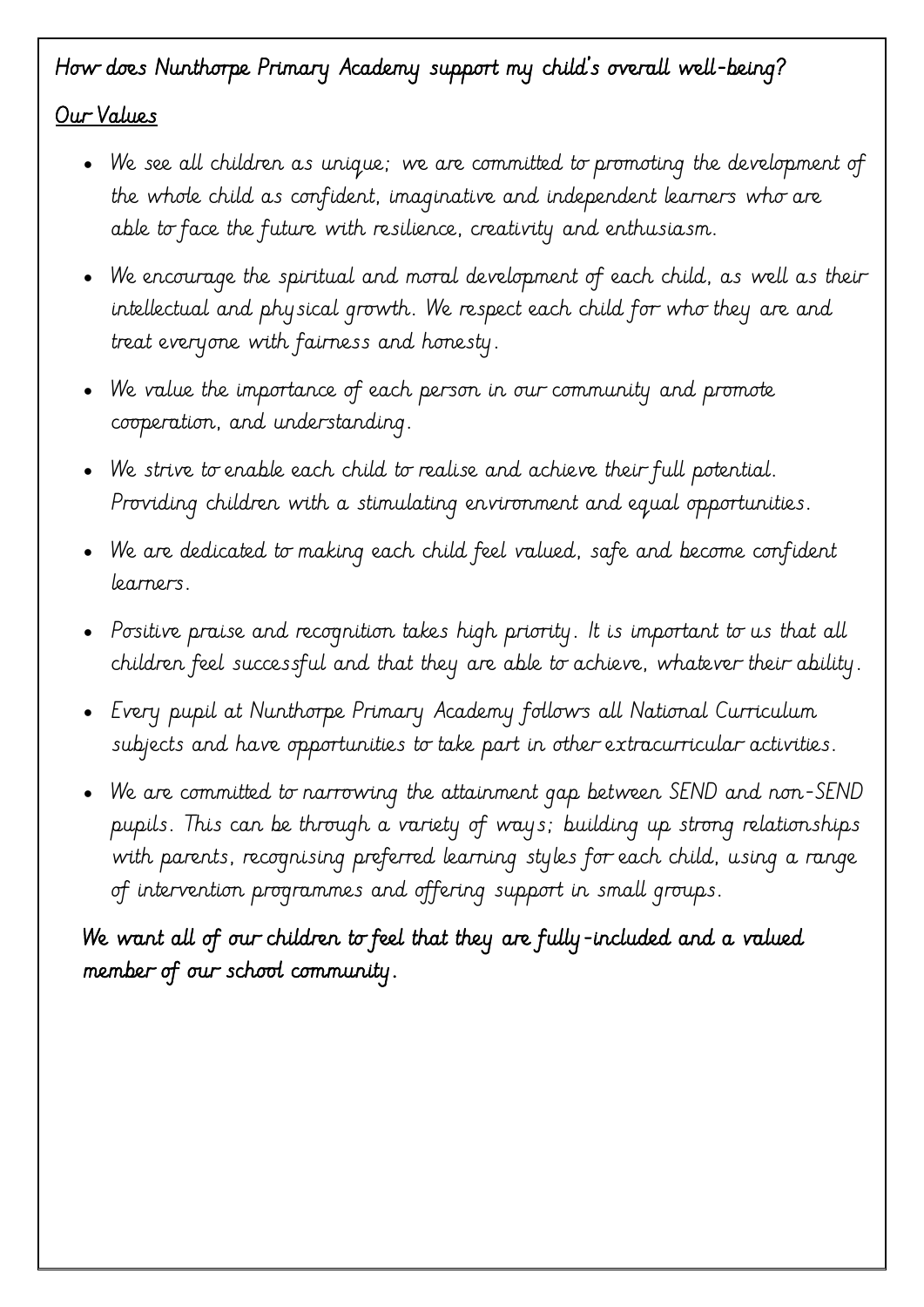The Special Educational Needs and Disability Leader is Mrs Laura Leason.

Have a look at the Local Offer website of information and services for children with special educational needs and disabilities (SEND) and their families living in Redcar and Cleveland here:

<http://www.peoplesinfonet.org.uk/kb5/redcar/directory/localoffer.page>

#### Identification, Provision and Support

Early identification of children with specific needs is key to ensuring good progress and individual achievement. This begins as soon as children start Nursery through good communication and parent partnership. This good communication continues through planned transition between year groups and key stages. Key Stage 3 transition is carefully planned and managed with the future provider and families.

Every pupil is important to us and is recognised as a unique individual with particular needs. Staff adopt a range of teaching strategies and approaches, personalising provision to ensure that the learning needs of all pupils can be met. Provision is regularly assessed to analyse and measure its impact. Parents are consulted on a regular basis and are involved in planning the individual targets for their child.

Through careful tracking of children's progress and SEN Support Plans, the needs of all children are met through deployment of teaching and support staff; either 1:1 or in small focussed groups. SEN Support plans are written in conjunction with both parents and children and where applicable with advice from outside agencies, such as; Learning Support and Educational Psychology. These are regularly reviewed by the class teacher and help to inform future planning and provision. Parents discuss these targets, the progress to date and next steps through termly discussions with the class teacher. Where progress is concerning, outside agencies will be involved.

We value highly the partnership between home and school. We work closely with parents/carers in support of children with special educational needs. We encourage an active partnership through on-going discussions and regular meetings.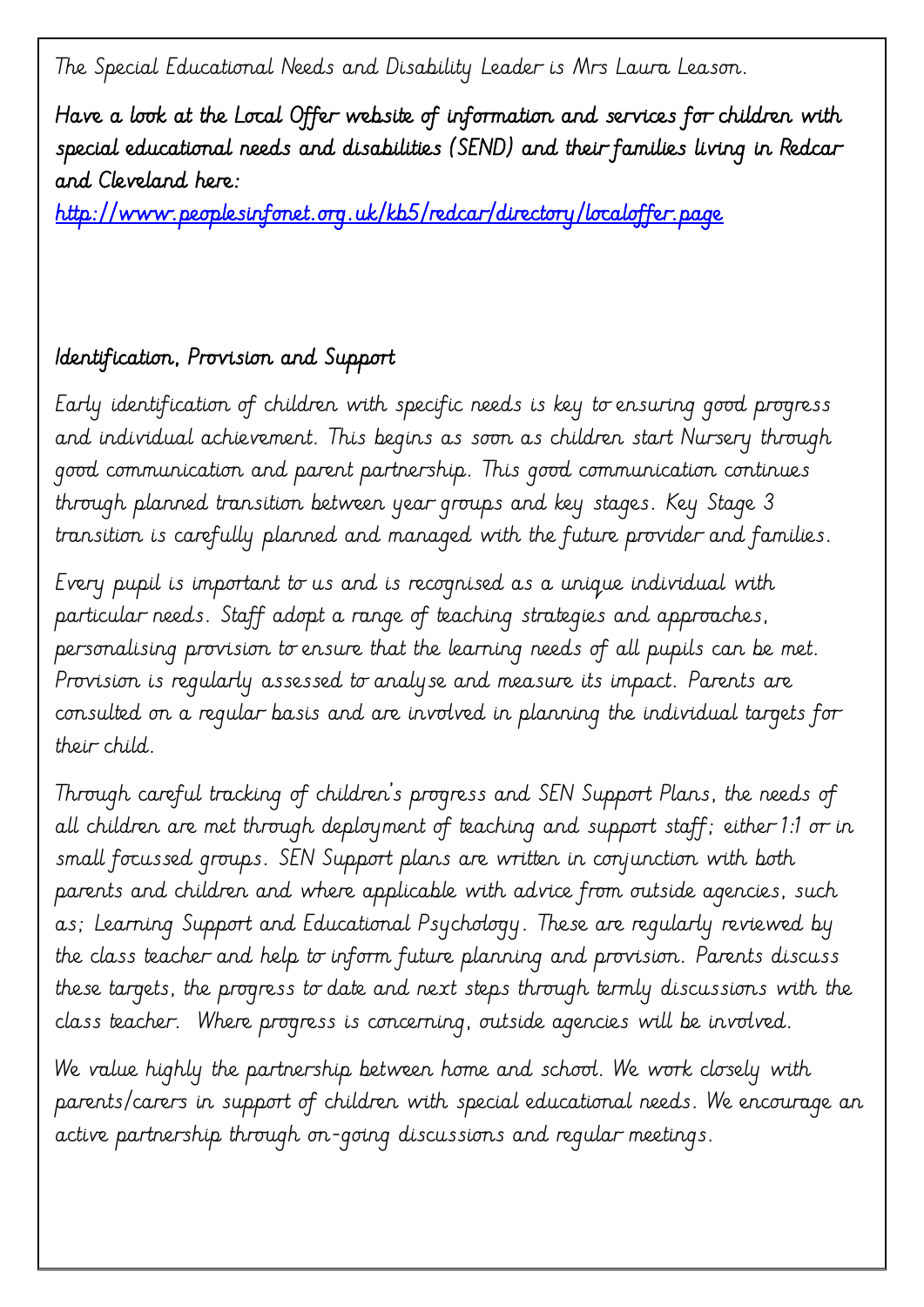Class teachers work with children to discuss their aspirations; how they are feeling about school; what else we can do to support them at school and next steps to aid their learning.

We support SEND children in a manner that maximises learning, enables the child to achieve their full potential and secures future pupil progress.

Pupils with medical needs are supported on an individual basis. Care plans are written in partnership with parents, medical professionals and school.

The school uses SEND funding in the most appropriate way to support children through staffing and resources.

Pupils with particular gifts and talents in any subject area will find many opportunities to develop these both within their regular lessons and access to wider experiences.

#### Curriculum

Our curriculum is creative and stimulating as we respect and acknowledge that children;

- require different strategies for learning and participation;
- acquire, assimilate and communicate information at different rates ;
- need a range of different teaching approaches and experiences.

Nunthorpe Primary Academy caters for pupils with a range of additional educational needs and ensures that provision for these pupils supports them to access all areas of the school curriculum including physical education, outdoor education and after school activities.

All children have an entitlement to a broad and balanced curriculum, which is differentiated to enable them to experience understanding and success that brings pride and achievement.

Teachers use a range of strategies to meet children's special educational needs. Lessons have clear learning objectives; work is differentiated appropriately and we use assessment to inform the next stage of learning.

# Emotional Well-Being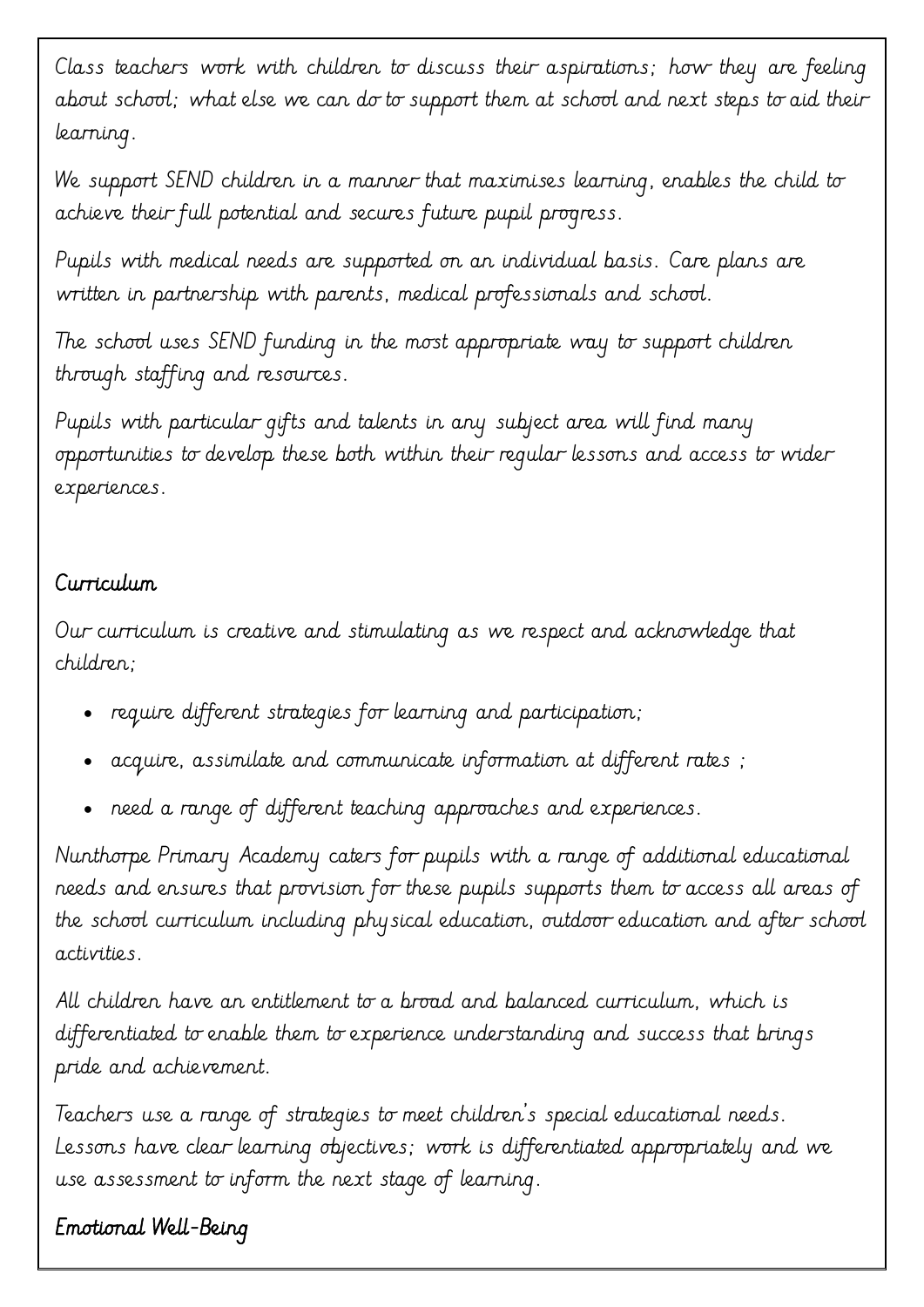There are many ways in which we strive to support all children's emotional and social well-being.

- Lunch time playleaders who are trained to play games with all children using various fun resources.
- Friendship Stop Children can wait here if they are struggling to find a friend. A playleader, lunchtime supervisor or another child can help or play with them.
- Lunchtime supervisors are there to support children emotionally and develop their social skills by building confidence and encouraging friendships.
- Circle Time where children discuss issues and problem solve worries.
- School Council providing a pupil voice where children are involved in decision making.
- Positive praise and encouragement weekly assemblies to celebrate 'Star of the Week' and other achievements.
- Outdoor Educational Residentials for all children in Years 3, 4, 5 and 6 where children take part in many exciting activities as well as team building exercises; promoting confidence, self-esteem and independence.
- After school clubs where all children are welcome.
- The school nurse is available for advice and will write a health plan for individual children if they have specific medical needs (speak to your child's class teacher if you wish to arrange to speak to the school nurse)
- Trained first aiders are available in school
- Staff will be available to discuss any issues and concerns that your child may have and endeavour to resolve issues as quickly as possible. If these cannot be resolved by the class teacher, advice will be sought from the Head Teacher.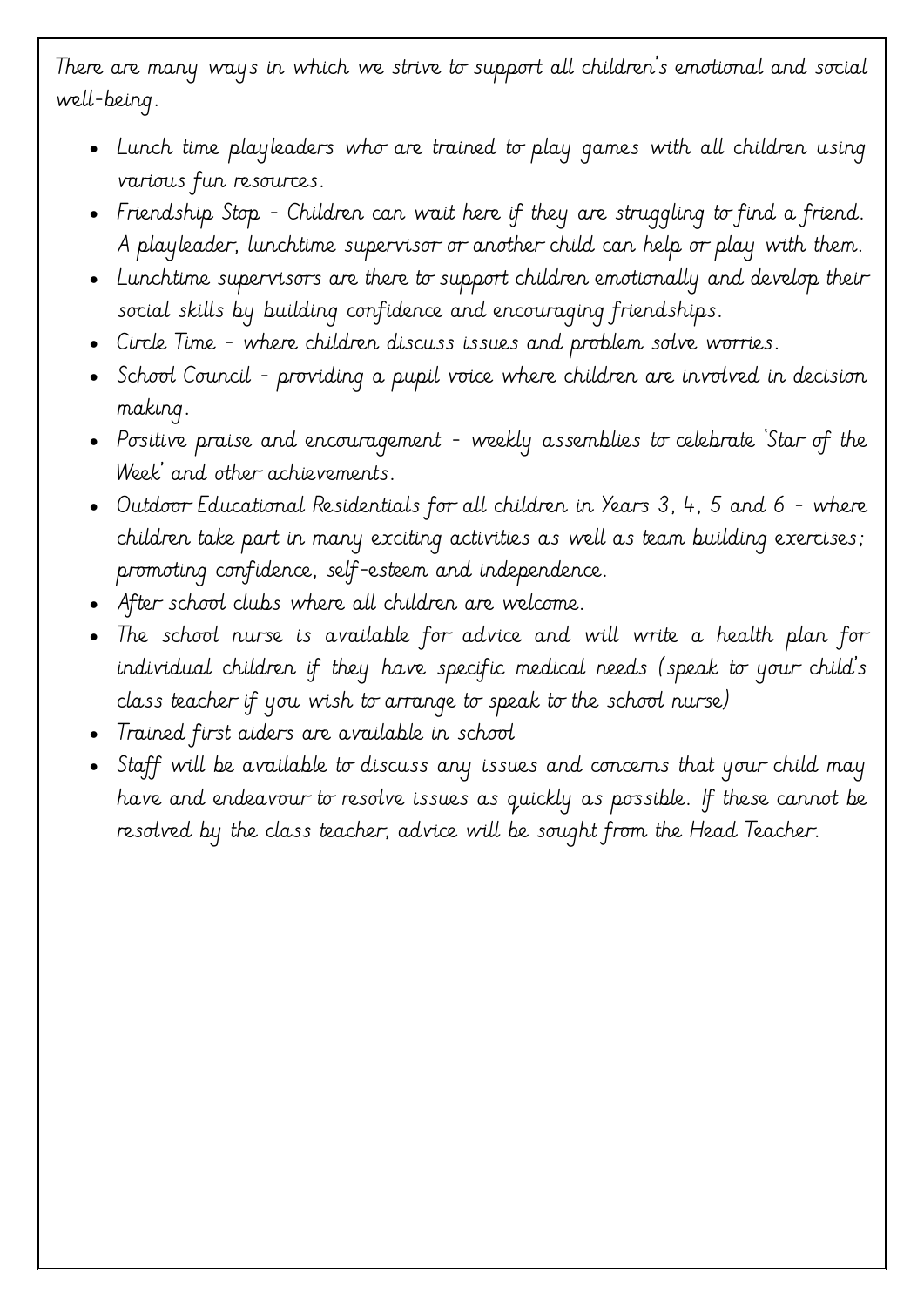#### Accessibility

Nunthorpe Primary Academy strive to ensure that the building is accessible for any person with physical disabilities.

#### Transition

- Early Years Foundation Stage (EYFS): Meetings happen in advance of a child joining Nunthorpe Primary Academy in the EYFS. Parents are welcome to visit school and become familiar with the environment. Appointments are made for parents to meet with the Nursery teacher and share information about their child. Any specific training needed to support a child will be organised.
- Between Year Groups: Transition between year groups is seamless. Parents are invited to meet with their child's current teacher and future teacher. Progress to date and SEN Support Plans are discussed with targets agreed in advance of a child starting a new academic year.
- Key Stage 3: Transition to Key Stage 3 begins during Key Stage 2 and it is carefully managed. Close liaison with secondary schools ensure that meetings are scheduled between both SEND Leaders, Y6 Teacher and Parents.

# Staff Expertise

- EYFS staff are trained in delivering BLAST to aid communication.
- Relevant staff have training in ASD
- Several staff are trained in dyslexia support.

Staff training is on-going, relevant to the children in the school and in response to current national developments in SEND provision.